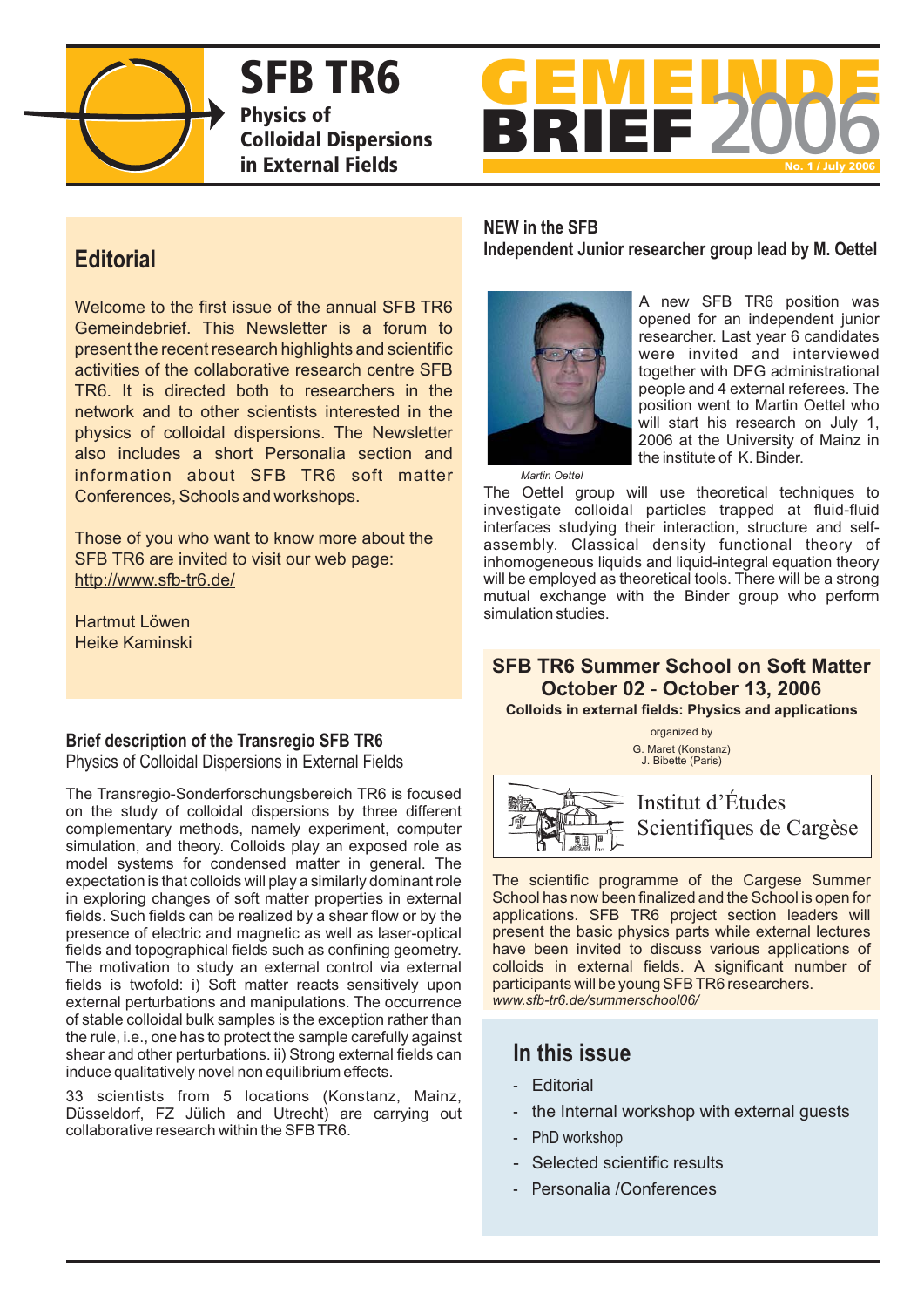

### **The special 2005-workshop for young researchers of the SFB TR6**

The third workshop for young researchers of the SFB was organized by R. Messina and held in Düsseldorf from 26.09.2005 to 27.09.2005. As is tradition now, young scientists are periodically presenting their research in the absence of the project leaders. This kind of workshop facilitates direct collaboration and exchange at the level of the young scientists. The 2005-workshop brought together the newly hired staff from the second funding period and was considered to be a great success. The next workshop for young researchers will be held in spring 2007 in Konstanz and will be organized by A. Erbe.



*Participants of the young researcher workshop together with R. Messina (front left)*

### **Report about the internal 2006-workshop of the SFB TR6**

This three-days symposium (20.3.-22.3.2006) took place in the Gustav-Stresemann-conference centre in Bonn, the same location known from the first CODEF conference. Presentations were made about each project section and the meeting was complemented by four external contributions: A. Ajdari (Paris) introduced the physics of microfluidics, F. Mugele (Twente) carried over ideas from solid colloidal particles to liquid droplets and reported about kissing and dancing of droplets. N. Willenbacher (Karlsruhe) focussed on applications of colloidal flow and rheology. Finally Prof. Gudehus (Karlsruhe) outlined the connection of colloidal research to the community of pelloids and discussed properties of real soils and clays. The meeting was also attended by A. Patkowski (Poznan) who maintains a strong collaboration with the SFB TR6.

ASFB TR6 member meeting was also held here on Monday evening.







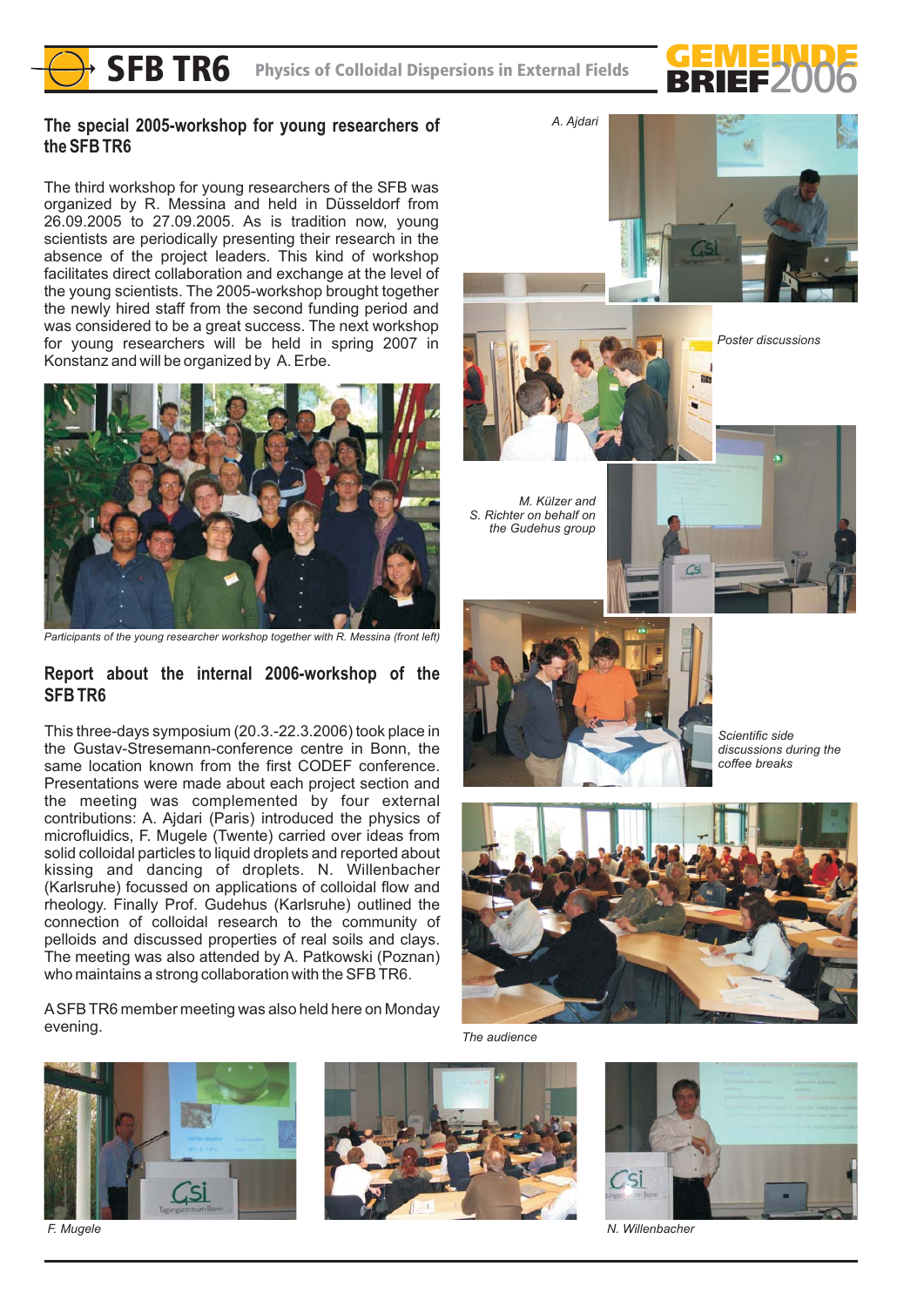

### **Selected scientific results**

### **Ionic colloidal crystals of oppositely charged particles**

*M.E. Leunissen, C.G. Christova, A.-P. Hynninen, C.P. Royall, A.I. Campbell, A. Imhof, M. Dijkstra, R. van Roij & A. van Blaaderen, Nature 235 (2005) 437,*

Oppositely charged colloids are shown to crystallize in various crystalline structures. When exposed to an external electric fields, the systems exhibits lane formation for sufficiently strong fields and also show a jamming phenomenon for very large fields in qualitative agreement with earlier theoretical investigations performed in the SFB TR6.

A detailed comparison between computer simulation is theory and currently under investigation.



*Confocal micrograph of a crystal plane consisting of negative particles with a diameter of 1 micrometer (red) and positive particles that are three times smaller (green). In this colloidal salt crystal every big particle is surrounded by six small particles. The model shows the three dimensional structure of this crystal.*

### **Metal-like elasticity in colloidal crystals**

*D. Reinke, H. Stark, H.-H. von Grünberg, A.B. Schofield, G. Maret, and U. Gasser (preprint)*

Elastic constants in three-dimensional crystals of charged colloidal crystals are determined from the fluctuations of the particles around their lattice sites. Would the effective forces be radially symmetric (what is typically assumed in theory), the socalled Cauchy relation would be fulfilled. The measurements reveal strong deviations from the Cauchy relation. This is similar to metallic solids with conductions electrons, the role of the latter is now played by the classic microscopic ions. These experimental result challenge the theoretical description of pair interaction between charged colloids.

### **Clustering in the absence of attractions**

*Bianca M. Mladek, Dieter Gottwald, Gerhard Kahl, Martin Neumann and Christos N. Likos, Phys. Rev. Lett.* **96**, 045701 (2006)

Can clusters form even if interparticle interactions are purely repulsive? In 2001, Likos et al. postulated, on the basis of a generic criterion based on the Fourier transform of bounded potentials, that this should indeed be possible if the Fourier transform has negative components C. N. Likos et al, Phys. Rev. E 63, 031206 (2001). A recent paper by Mladek et al, highlighted here, explicitly confirmed this scenario and showed that the clustered crystals feature density-independent lattice constants. This brings forward the diverse possibilities that nature has in attempting to find the optimal configuration for a collection of soft particles. For a short commentary, see Daan Frenkel in Nature (Research Highlights), Vol. 440, 2 March 2006, p. 5 and for a more extensive one http://www.bell-labs.com/jc-condmat/march/march\_2006.html.



*A simulation snapshot of the soft particles, at low density (fluid, left) and high density (crystal, right). The middle picture shows a zoom of the site-cluster, comprising about 10 particles.*

### **Fast Microscopic Method for Large Scale Determination of Structure, Morphology, and Quality of Thin Colloidal Crystals**

*H.J. Schöpe,A. Barreira Fontecha, H. König, J. Marques Hueso, and R. Biehl, Langmuir 22, 1828 (2006)* 

A novel fast microscopic method to analyse the crystal structures of air-dried or suspended colloidal multilayer systems is presented. Once typical lattice spacings of such films are in the range of visible light, characteristic Bragg scattering patterns are observed. If in microscopic observations these are excluded from image construction, a unique color coding for regions of different structures, morphologies, and layer numbers results. Incoherently scattering defect structures, however, may not be excluded from image construction and thus remain visible with high resolution.



*Real space image and Fourier image (low q scattering patterns) of cell colloidal samples. Image width 137,5 x 102,5 μm<sup>2</sup>. The insert in the real space pictures is a cut-out with higher magnification. For a special plate separation a three-layer buckled crystal is visible.*